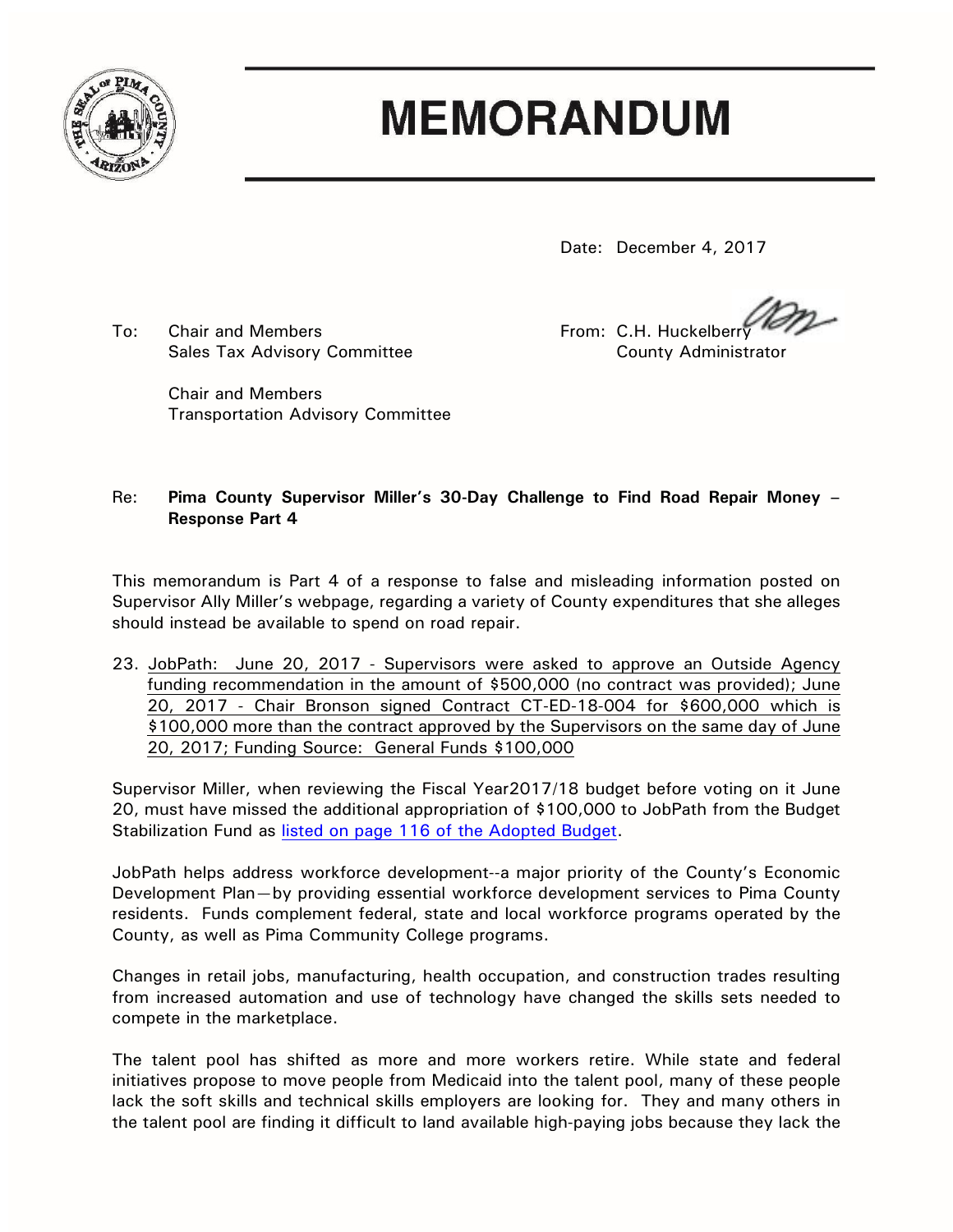Chair and Members, Sales Tax Advisory Committee Chair and Members, Transportation Advisory Committee Re **Pima County Supervisor Miller's 30-Day Challenge to Find Road Repair Money – Response Part 4** December 4, 2017 Page 2

technical skills or education. This forces local employers to recruit outside our region, which is expensive, to find workers to fill open positions.

24. Barker Contracting (pending approval): Agenda Item #9 Board meeting 11/7/17 - to provide for Pima County Historic Courthouse infrastructure; transfer out of the General Fund; total program budget: \$8.5 million; Supervisors Miller and Christy object; Supervisor Valadez offers substitute motion to continue the item \$850,679

The response to this [is the same as previously provided in my October 31, 2017](http://webcms.pima.gov/UserFiles/Servers/Server_6/File/Government/Administration/CHHmemosFor%20Web/2017/October/Pima%20County%20Supervisor%20Miller)  [memorandum for claim #5.](http://webcms.pima.gov/UserFiles/Servers/Server_6/File/Government/Administration/CHHmemosFor%20Web/2017/October/Pima%20County%20Supervisor%20Miller) However, I will reiterate part of it here: This is a historic County facility for which we are responsible for maintaining, including significant repairs to the dome itself. It would be inappropriate to leave this iconic building as a vacant, deteriorating shell.

25. United Way (Employee Combined Appeal Program Campaigns): Four (4) contracts from 2014-2017 totaling \$233,910.23 paid for with General Funds. Supervisors Miller and Christy voted in opposition to the 2017 contract approved by the Board. \$233,910.23

It is extraordinarily sad that I have to defend a County partnership with United Way to raise money for charitable organizations. The Pima County Employee Combined Appeal (ECAP) is an efficient program that makes it easy for County employees to aid any number of hundreds of local charities through simple payroll deductions. It is a ubiquitous program conducted at governments and large employers across the state and the country by the United Way. A central charitable giving campaign gives employees more options for their donated dollars and gives charities with smaller budgets greater exposure to potential donors and supporters than they would be able to achieve through individual donor marketing campaigns. These campaigns are not without operating and administrative costs. The money is not magically deposited in charitable accounts; staff and software are needed to make that happen. These administrative costs are nominal and standard. As for County staff, about a dozen County employees *volunteer their time* to work with United Way to organize and promote the fundraising drive. We pay United Way a 15 percent administrative fee to help us make it easy for County employees to help their community. Paying this fee to help raise about \$400,000 a year for the less fortunate seems like a proper priority for County spending. Perhaps Supervisor Miller is unfamiliar with the good ECAP does for our community. [Here is](http://webcms.pima.gov/government/employees_combined_appeal_program_ecap/)  [a link where she can learn all about it](http://webcms.pima.gov/government/employees_combined_appeal_program_ecap/) and maybe consider making a donation to a favored charity.

26. The Celebration of the \$70 million dollar "LOOP" ... these funds are designated for "Promotional Items" \$50,000

First of all, [as I have already explained in my October](http://webcms.pima.gov/UserFiles/Servers/Server_6/File/Government/Administration/CHHmemosFor%20Web/2017/October/Pima%20County%20Supervisor%20Miller) 31, 2017 memorandum that the \$70 million for constructing The Loop is an inaccurate, misleading and specious amount. As for The Loop Celebration, it would serve Supervisor Miller better if she would do as the other Supervisors do and pick up the phone to call and ask me questions rather than jump to wrong conclusions. The funds for The Loop Completion Celebration are for the entire two-location event on March 17. The funds will pay for security, facilities, support logistics, marketing